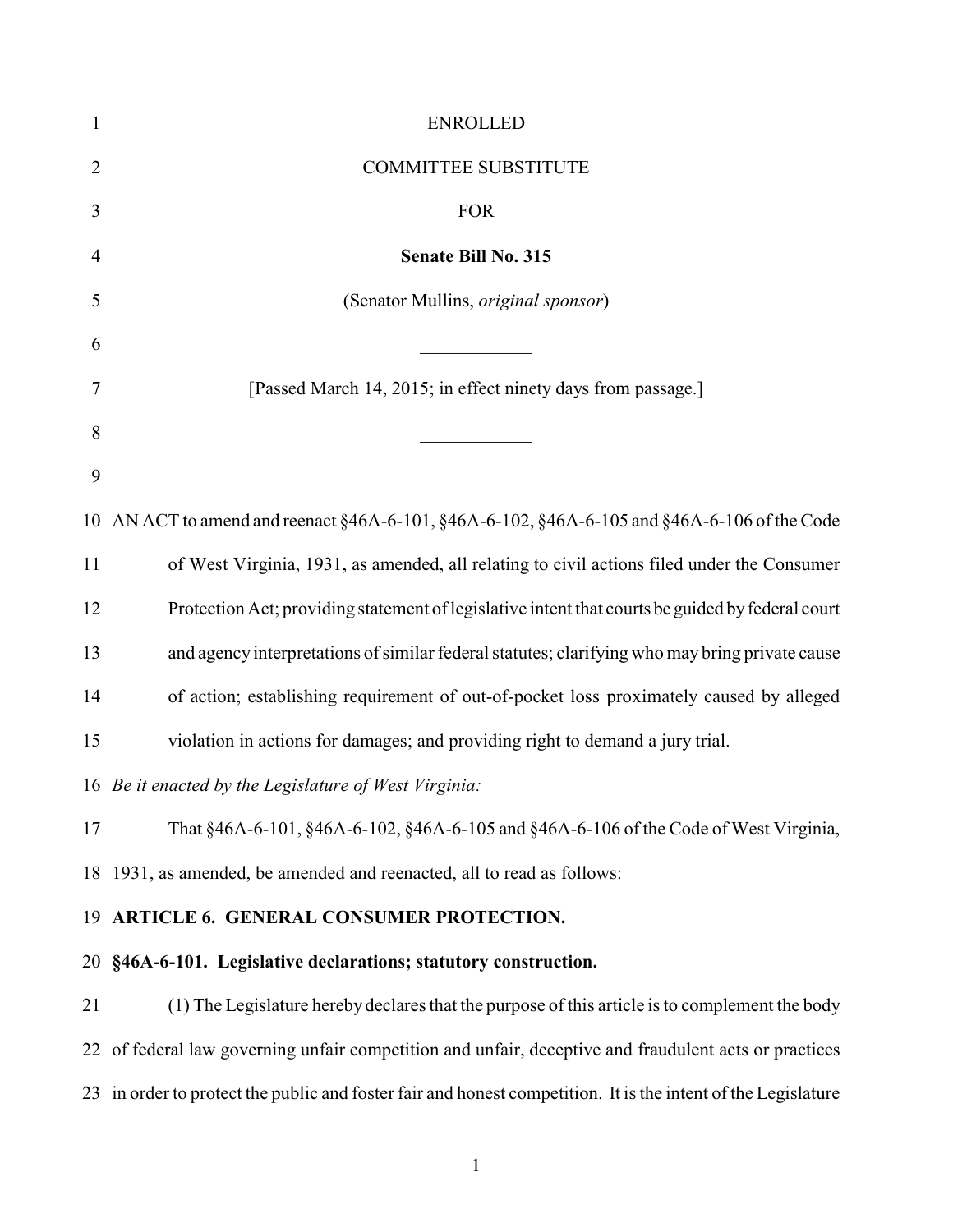that, in construing this article, the courts be guided by the policies of the Federal Trade Commission 2 and interpretations given by the Federal Trade Commission and the federal courts to Section  $5(a)(1)$  of the Federal Trade Commission Act (15 U. S. C. § 45(a)(1)), as from time to time amended, and to the various other federal statutes dealing with the same or similar matters. To this end, this article shall be liberally construed so that its beneficial purposes may be served.

 (2) It is, however, the further intent of the Legislature that this article not be construed to prohibit acts or practices which are reasonable in relation to the development and preservation of business or which are not injurious to the public interest, nor does this article repeal by implication the provisions of articles eleven, eleven-a and eleven-b, chapter forty-seven of this code.

## **§46A-6-102. Definitions.**

 When used in this article, the following words, terms and phrases, and any variations thereof required by the context, shall have the meaning ascribed to them in this article except where the context indicates a different meaning:

 (1) "Advertisement" means the publication, dissemination or circulation of any matter, oral or written, including labeling, which tends to induce, directly or indirectly, any person to enter into any obligation, sign any contract or acquire any title or interest in any goods or services and includes every word device to disguise any form of business solicitation by using such terms as "renewal", "invoice", "bill", "statement" or "reminder" to create an impression of existing obligation when there is none or otherlanguage tomislead anyperson in relation to anysought-after commercial transaction.

 (2) "Consumer" means a natural person to whom a sale or lease is made in a consumer transaction and a "consumer transaction" means a sale or lease to a natural person or persons for a personal, family, household or agricultural purpose.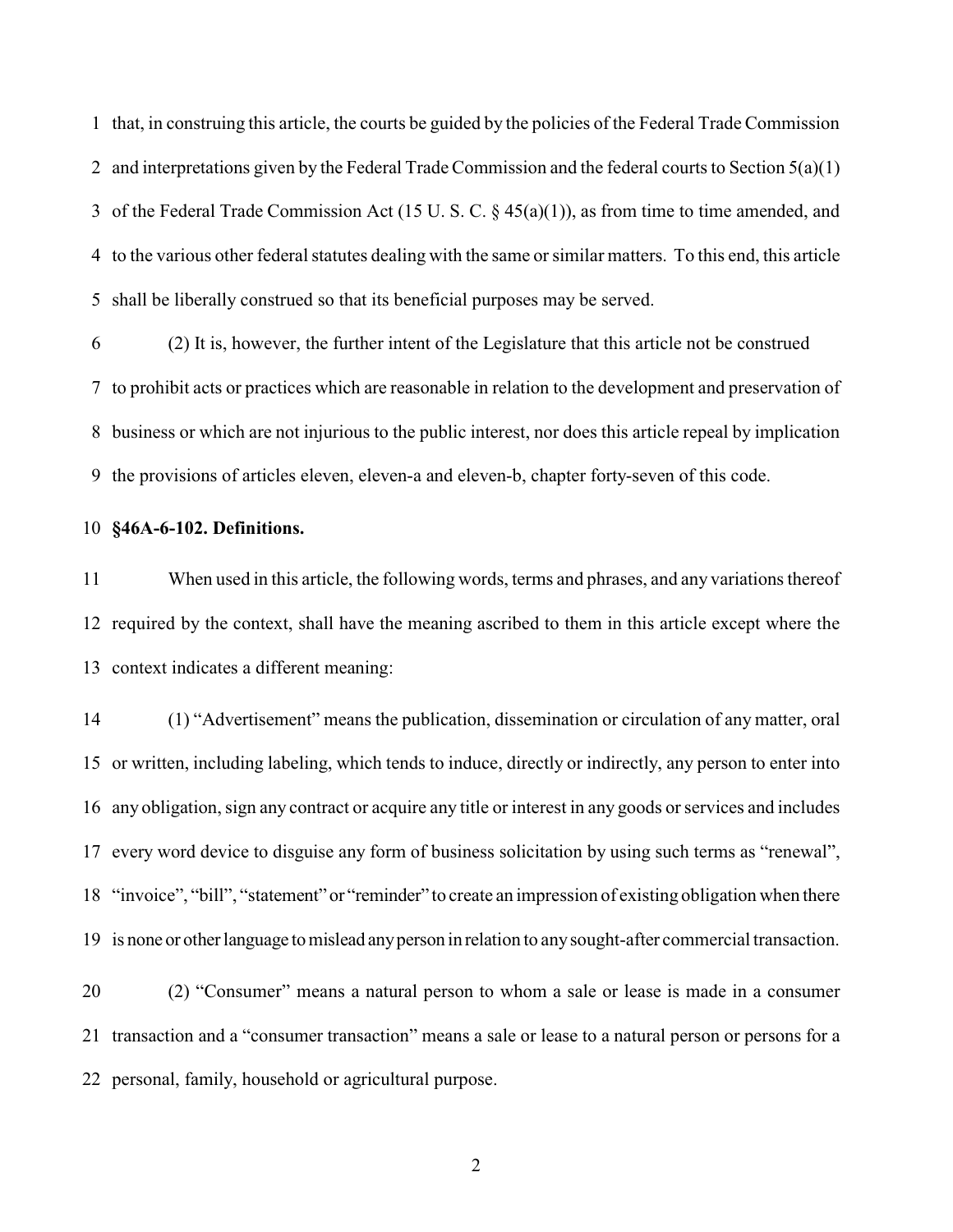(3) "Cure offer" means a written offer of one or more things of value, including, but not limited to, the payment of money, that is made by a merchant or seller and that is delivered by certified mail to a person claiming to have suffered a loss as a result of a transaction or to the attorney for such person.

 (4) "Merchantable" means, in addition to the qualities prescribed in section three hundred fourteen, article two, chapter forty-six of this code, that the goods conform in all material respects to applicable state and federal statutes and regulations establishing standards of quality and safety of goods and, in the case of goods with mechanical, electrical or thermal components, that the goods are in good working order and will operate properly in normal usage for a reasonable period of time.

 (5) "Sale" includes any sale, offer for sale or attempt to sell any goods for cash or credit or any services or offer for services for cash or credit.

 (6) "Trade" or "commerce" means the advertising, offering for sale, sale or distribution of any goods or services and shall include any trade or commerce, directly or indirectly, affecting the people of this state.

 (7) "Unfair methods of competition and unfair or deceptive acts or practices" means and includes, but is not limited to, any one or more of the following:

(A) Passing off goods or services as those of another;

 (B) Causing likelihood of confusion or of misunderstanding as to the source, sponsorship, approval or certification of goods or services;

 (C) Causing likelihood of confusion or of misunderstanding as to affiliation, connection or association with or certification by another;

(D) Using deceptive representations or designations of geographic origin in connection with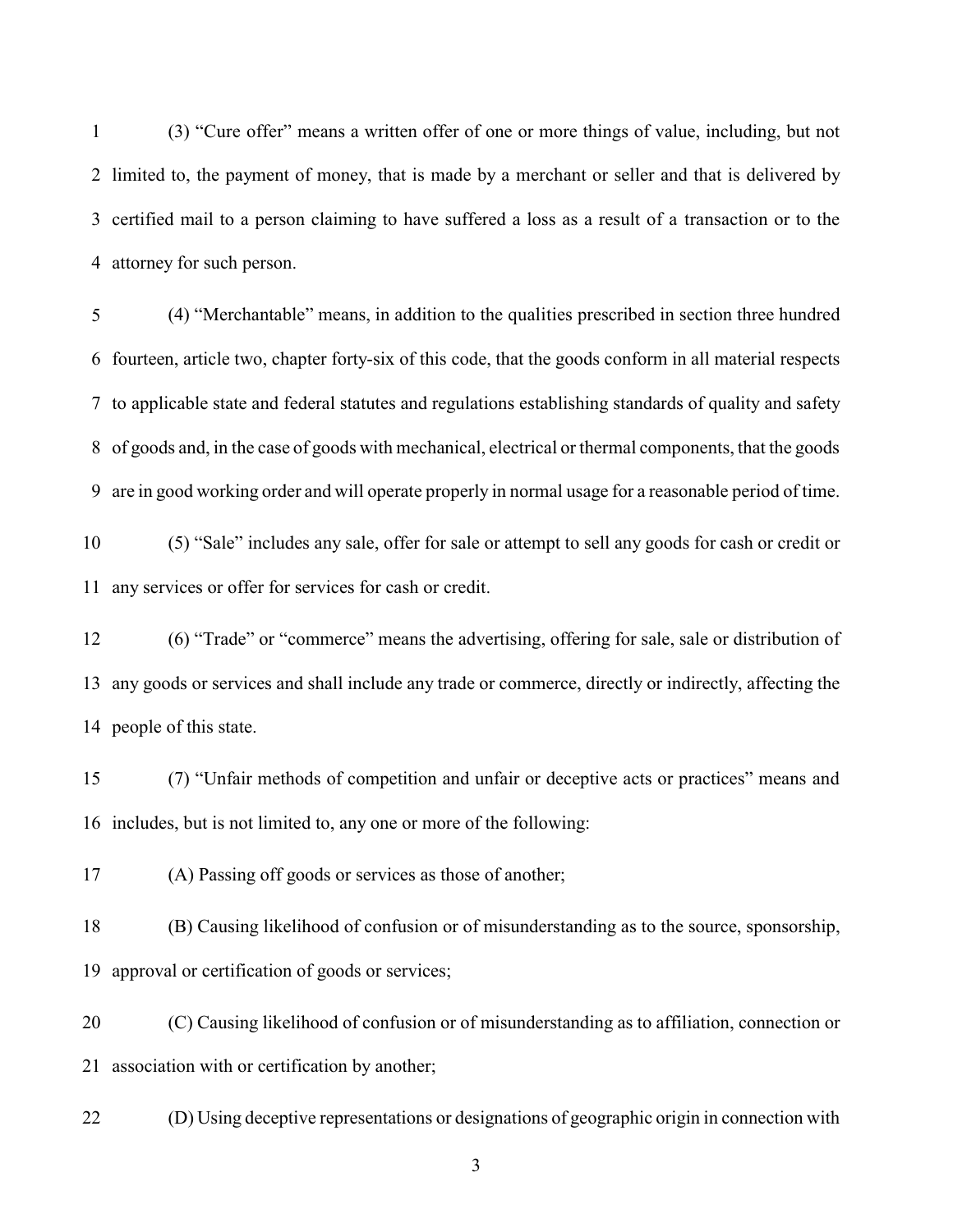goods or services;

 (E) Representing that goods or services have sponsorship, approval, characteristics, ingredients, uses, benefits or quantities that they do not have or that a person has a sponsorship, approval, status, affiliation or connection that he does not have;

 (F) Representing that goods are original or new if they are deteriorated, altered, reconditioned, reclaimed, used or secondhand;

 (G) Representing that goods or services are of a particular standard, quality or grade, or that goods are of a particular style or model if they are of another;

 (H) Disparaging the goods, services or business of another by false or misleading representation of fact;

(I) Advertising goods or services with intent not to sell them as advertised;

 (J) Advertising goods or services with intent not to supply reasonably expectable public demand, unless the advertisement discloses a limitation of quantity;

 (K) Making false or misleading statements of fact concerning the reasons for, existence of or amounts of price reductions;

16 (L) Engaging in any other conduct which similarly creates a likelihood of confusion or of misunderstanding;

 (M) The act, use or employment by any person of any deception, fraud, false pretense, false promise or misrepresentation, or the concealment, suppression or omission of anymaterial fact with intent that others rely upon such concealment, suppression or omission, in connection with the sale or advertisement of any goods or services, whether or not any person has in fact been misled, deceived or damaged thereby;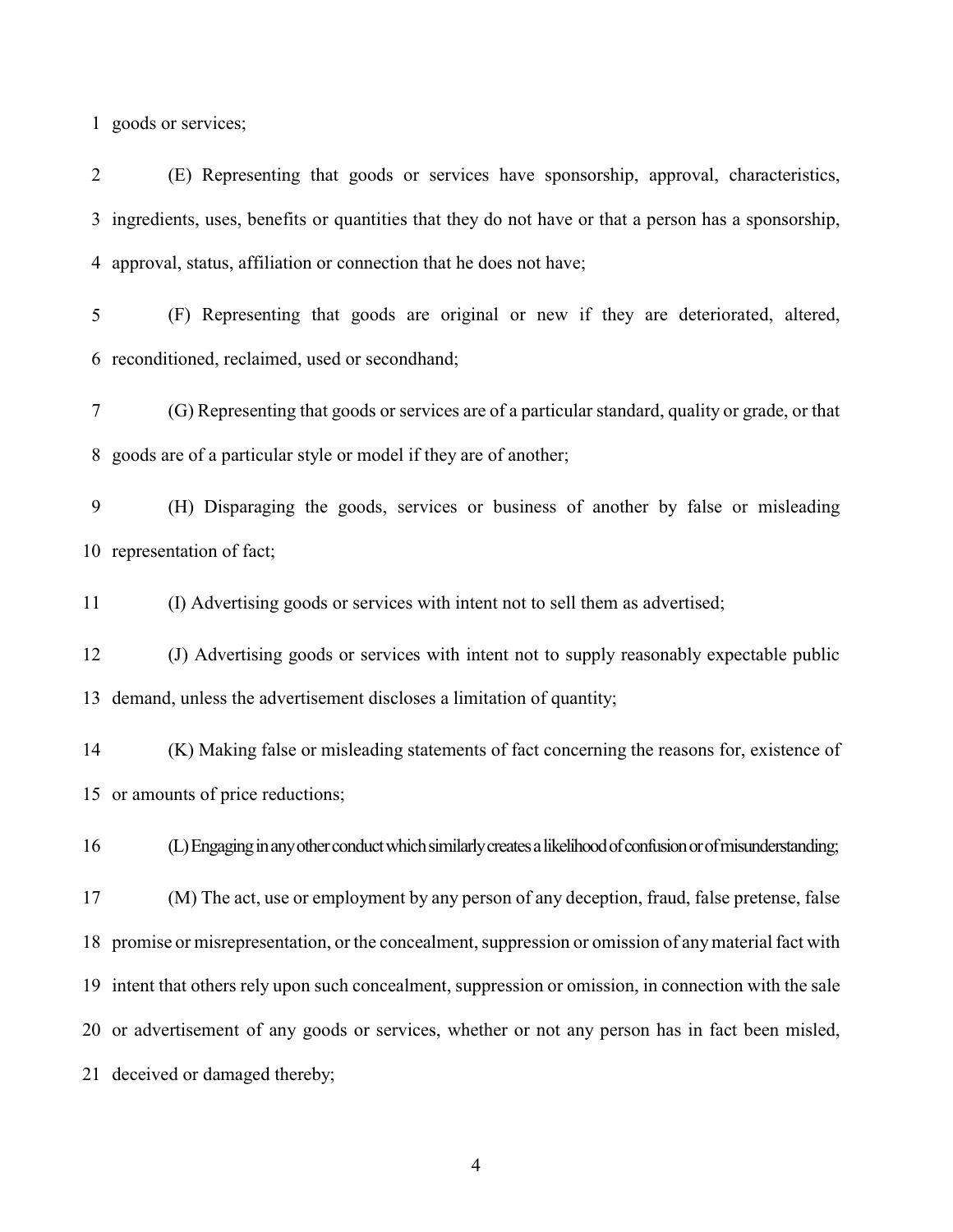(N) Advertising, printing, displaying, publishing, distributing or broadcasting, or causing to be advertised, printed, displayed, published, distributed or broadcast in any manner, any statement or representation with regard to the sale of goods or the extension of consumer credit including the rates, terms or conditions for the sale of such goods or the extension of such credit, which is false, misleading or deceptive or which omits to state material information which is necessary to make the statements therein not false, misleading or deceptive;

 (O) Representing that any person has won a prize, one of a group of prizes or any other thing of value if receipt of the prize or thing of value is contingent upon any payment of a service charge, mailing charge, handling charge or any other similar charge by the person or upon mandatory attendance by the person at a promotion or sales presentation at the seller's place of business or any other location: *Provided,* That a person may be offered one item or the choice of several items conditioned on the person listening to a sales promotion or entering a consumer transaction if the true retail value and an accurate description of the item or items are clearly and conspicuously disclosed along with the person's obligations upon accepting the item or items; such description and disclosure shall be typewritten or printed in at least eight point regular type, in upper or lower case, where appropriate; or

(P) Violating any provision or requirement of article six-b of this chapter.

(8) "Warranty" means express and implied warranties described and defined in sections three hundred thirteen, three hundred fourteen and three hundred fifteen, article two, chapter forty-six of this code and expressions or actions of a merchant which assure the consumer that the goods have described qualities or will perform in a described manner.

## **46A-6-105. Exempted transactions.**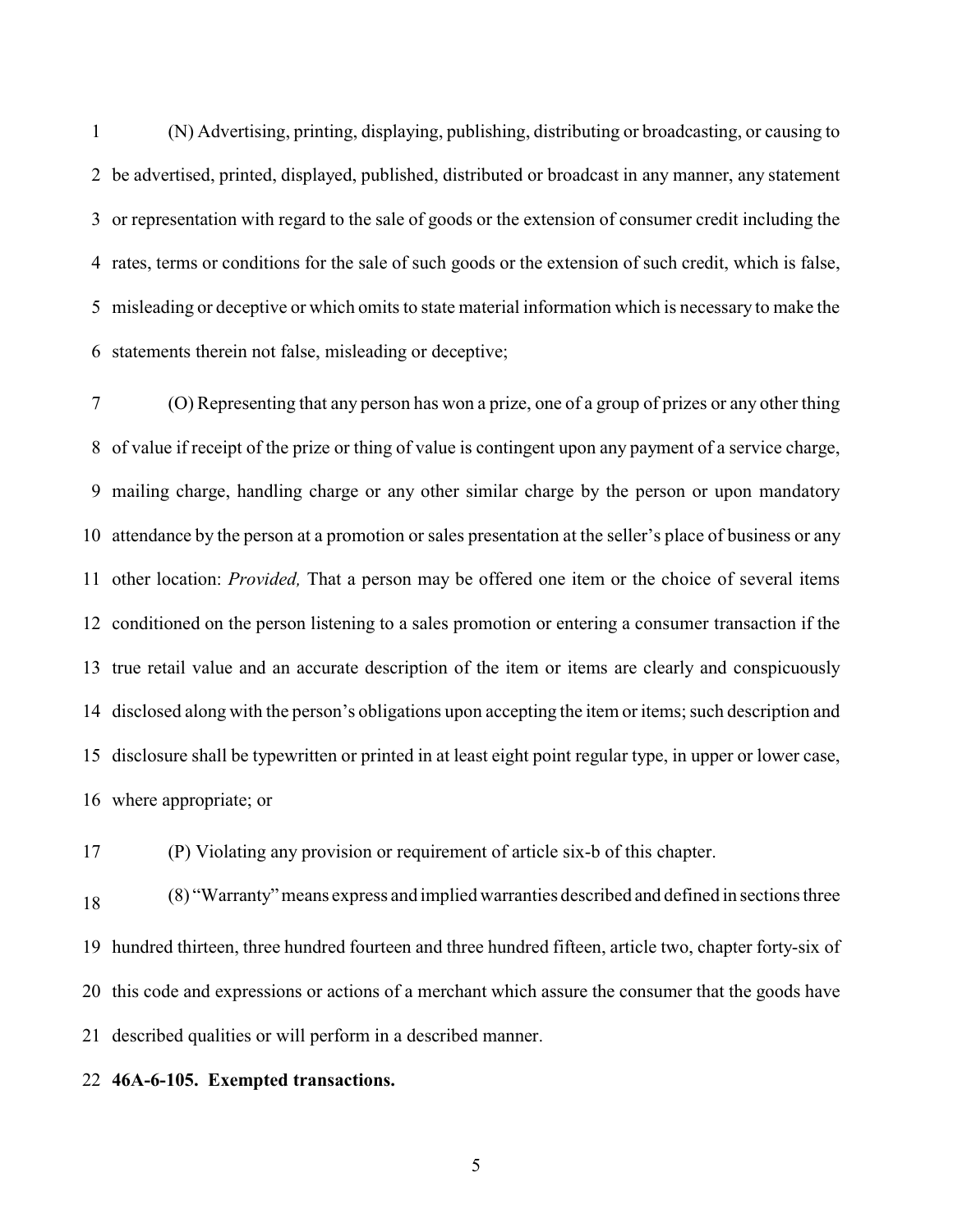This article does not apply to acts done by the publisher, owner, agent or employee of a newspaper, periodical or radio or television station in the publication or dissemination of an advertisement, when the owner, agent or employee did not have knowledge of the false, misleading or deceptive character of the advertisement, did not prepare the advertisement and did not have a direct financial interest in the sale or distribution of the advertised goods or services.

## **§46A-6-106. Private causes of action.**

 (a) Subject to subsections (b) and (c) of this section, any person who purchases or leases goods or services and thereby suffers an ascertainable loss of money or property, real or personal, as a result of the use or employment by another person of a method, act or practice prohibited or declared to be unlawful by the provisions of this article may bring an action in the circuit court of the county in which the seller or lessor resides or has his or her principal place of business or is doing business, or as provided for in sections one and two, article one, chapter fifty-six of this code, to recover actual damages or \$200, whichever is greater. The court may, in its discretion, provide such equitable relief it considers necessary or proper. Any party to an action for damages under this subsection has the right to demand a jury trial.

 (b) No award of damages in an action pursuant to subsection (a) may be made without proof that the person seeking damages suffered an actual out-of-pocket loss that was proximately caused by a violation of this article. If a person seeking to recover damages for a violation of this article alleges that an affirmative misrepresentation is the basis for his or her claim then he or she must prove that the deceptive act or practice caused him or her to enter into the transaction that resulted in his or her damages. If a person seeking to recover damages for a violation of this article alleges that the concealment or omission of information is the basis for his or her claim, then he or she must prove that the person's loss was proximately caused by the concealment or omission.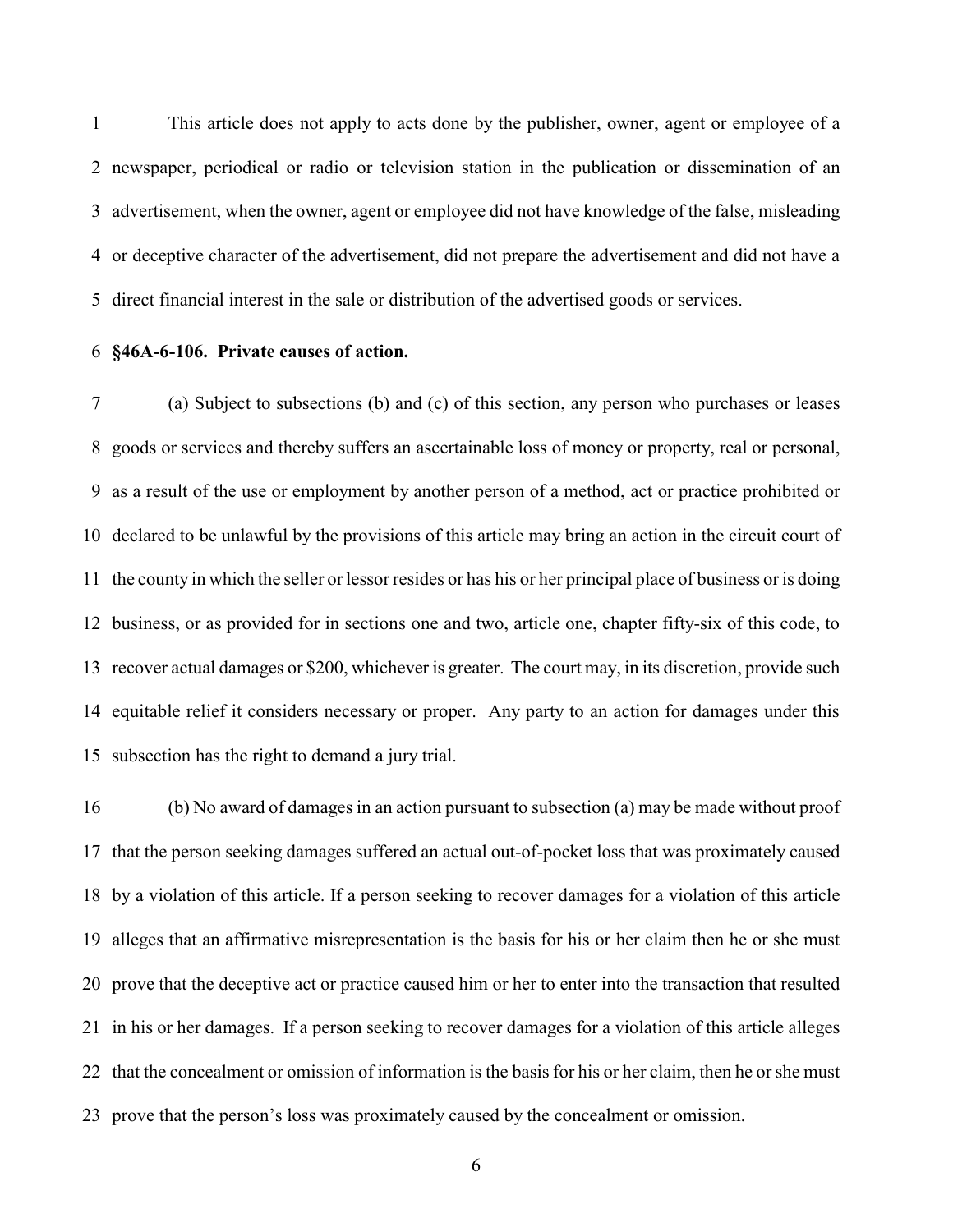(c) Notwithstanding the provisions of subsections (a) and (b) of this section, no action, counterclaim, cross-claim or third-party claim may be brought pursuant to the provisions of this section until the person has informed the seller or lessor in writing and by certified mail, return receipt requested, of the alleged violation and provided the seller or lessor twenty days from receipt of the notice of violation but ten days in the case a cause of action has already been filed to make a cure offer: *Provided,* That the person shall have ten days from receipt of the cure offer to accept the cure offer or it is deemed refused and withdrawn.

 (d) If a cure offer is accepted, the seller or lessor has ten days to begin effectuating the agreed upon cure and the cure must be completed within a reasonable time.

 (e) Any applicable statute of limitations is tolled for the twenty-day period set forth in subsection (c) of this section or for the period the effectuation of the cure offer is being performed, whichever is longer.

 (f) Nothing in this section prevents a person that has accepted a cure offer from bringing a civil action against a seller or lessor for failing to timely effect the cure offer.

 (g) Any permanent injunction, judgment or order of the court under section one hundred eight, article seven of this chapter for a violation of section one hundred four of this article is prima facie evidence in an action brought pursuant to the provisions of this section that the respondent used or employed a method, act or practice declared unlawful by section one hundred four of this article.

 (h) Where an action is brought pursuant to the provisions of this section, it is a complete defense that a cure offer was made, accepted and the agreed upon cure was performed. If the finder of fact determines that the cure offer was accepted and the agreed upon cure performed, the seller or lessor is entitled to reasonable attorney's fees and costs attendant to defending the action.